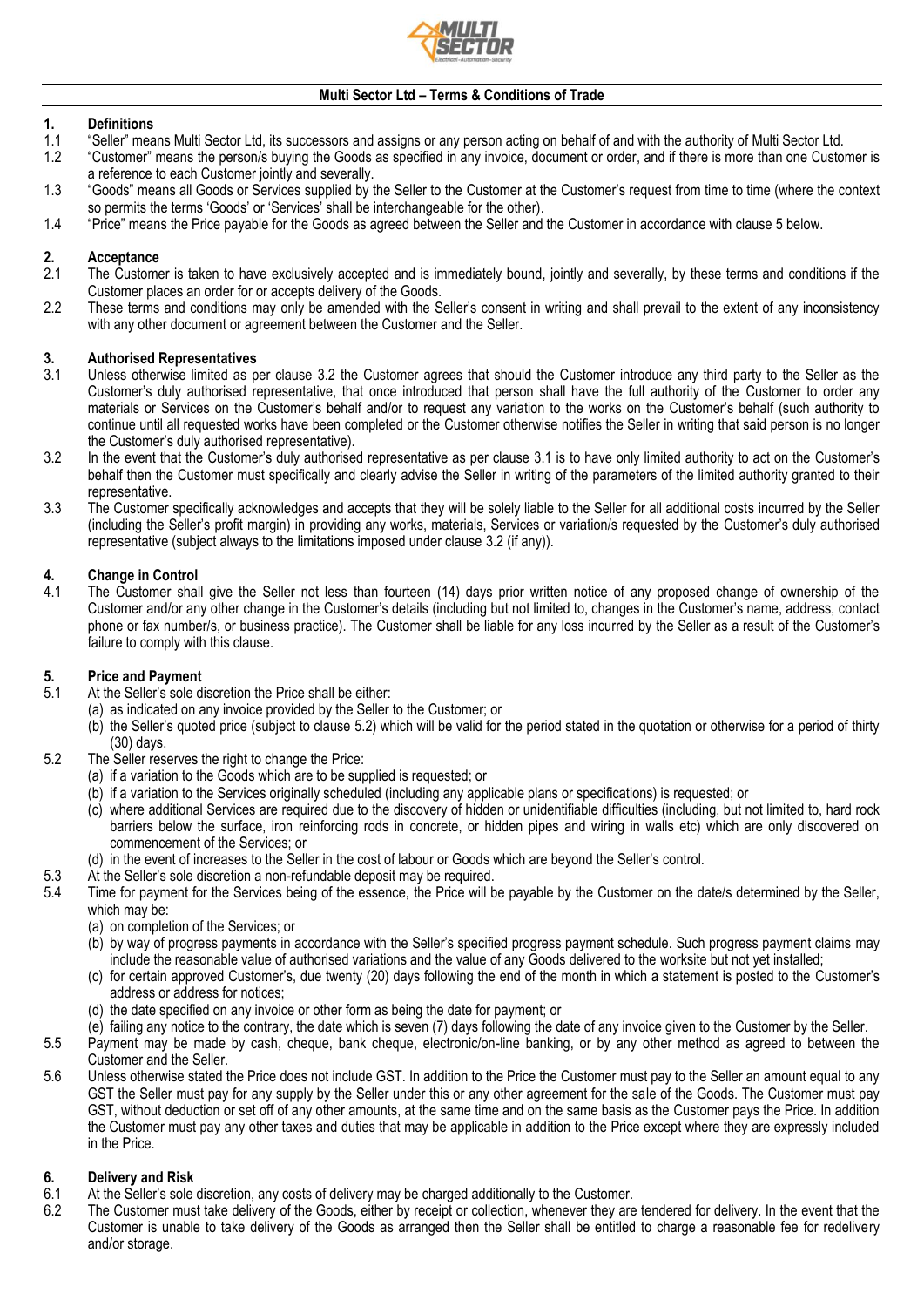

- <span id="page-1-0"></span>6.3 Subject to clause [6.4](#page-1-0) it is the Seller's responsibility to ensure that the Services start as soon as it is reasonably possible.
	- The Services commencement date will be put back and the completion date extended by whatever time is reasonable in the event that the Seller claims an extension of time (by giving the Customer written notice) where completion is delayed by an event beyond the Seller's control, including but not limited to any failure by the Customer to:
		- (a) make a selection; or
		- (b) have the site ready for the Services; or
		- (c) notify the Seller that the site is ready.
- 6.5 Any time or date given by the Seller to the Customer is an estimate only. The Customer must still accept delivery of the Goods even if late and the Seller will not be liable for any loss or damage incurred by the Customer as a result of the delivery being late.
- 6.6 Risk of damage to or loss of the Goods passes to the Customer on delivery and the Customer must insure the Goods on or before delivery.<br>6.7 If any of the Goods are damaged or destroved following delivery but prior to o
- 6.7 If any of the Goods are damaged or destroyed following delivery but prior to ownership passing to the Customer, the Seller is entitled to receive all insurance proceeds payable for the Goods. The production of these terms and conditions by the Seller is sufficient evidence of the Seller's rights to receive the insurance proceeds without the need for any person dealing with the Seller to make further enquiries.
- 6.8 If the Customer requests the Seller to leave Goods outside the Seller's premises for collection or to deliver the Goods to an unattended location then such Goods shall be left at the Customer's sole risk.
- 6.9 In the event that the electrical wiring is required to be re-positioned at the request of any third party contracted by the Customer then the Customer agrees to notify the Seller immediately upon any proposed changes. The Customer agrees to indemnify the Seller against any additional costs incurred with such a relocation of electrical wiring. All such variances shall be invoiced in accordance with clause [5.2.](#page-0-3)
- 6.10 The Customer warrants that any structures to which the Goods are to be affixed are able to withstand the installation of the Goods and that any electrical connections (including, but not limited to, meter boxes, main switches, circuit breakers, and electrical cable) are of suitable capacity to handle the Goods once installed. If for any reason (including the discovery of asbestos, defective or unsafe wiring or dangerous access to roofing) that the Seller, its employees or contractors reasonably form the opinion that the Customers premises is not safe for the installation of Goods to proceed then the Seller shall be entitled to delay installation of the Goods (in accordance with the provisions of clause [6.4](#page-1-0) above) until the Seller is satisfied that it is safe for the installation to proceed. The Seller may at its sole discretion agree to bring the premises up to a standard suitable for installation to proceed but all such Services undertaken and any additional Goods supplied shall be treated as a variation and be charged for in addition to the Price.

# **7. Accuracy of Customer's Plans & Measurements for Orders**

- The Seller shall be entitled to rely on the accuracy of any plans, specifications and other information provided by the Customer. The Customer acknowledges and agrees that in the event that any of this information provided by the Customer is inaccurate, the Seller accepts no responsibility for any loss, damages, or costs however resulting from these inaccurate plans, specifications or other information.
- 7.2 In the event the Customer gives information relating to measurements and quantities of Goods required in completing the Services, it is the Customer's responsibility to verify the accuracy of the measurements and quantities, before the Customer or Seller places an order based on these measurements and quantities. The Seller accepts no responsibility for any loss, damages, or costs however resulting from the Customer's failure to comply with this clause.

## **8. Access**

The Customer shall ensure that the Seller has clear and free access to the work site at all times to enable them to deliver the Goods. The Seller shall not be liable for any loss or damage to the site (including, without limitation, damage to pathways, driveways and concreted or paved or grassed areas) unless due to the negligence of the Seller.

# **9. Underground Locations**

- <span id="page-1-1"></span>Prior to the Seller commencing any work the Customer must advise the Seller of the precise location of all underground services on the site and clearly mark the same. The underground mains & services the Customer must identify include, but are not limited to, electrical services, gas services, sewer services, pumping services, sewer connections, sewer sludge mains, water mains, irrigation pipes, telephone cables, fibre optic cables, oil pumping mains, and any other services that may be on site.
- 9.2 Whilst the Seller will take all care to avoid damage to any underground services the Customer agrees to indemnify the Seller in respect of all and any liability claims, loss, damage, costs and fines as a result of damage to services not precisely located and notified as per claus[e 9.1.](#page-1-1)

## **10. Title**

- <span id="page-1-2"></span>The Seller and the Customer agree that ownership of the Goods shall not pass until:
	- (a) the Customer has paid the Seller all amounts owing to the Seller; and
	- (b) the Customer has met all of its other obligations to the Seller.
- 10.2 Receipt by the Seller of any form of payment other than cash shall not be deemed to be payment until that form of payment has been honoured, cleared or recognised.
- 10.3 It is further agreed that:
	- (a) until ownership of the Goods passes to the Customer in accordance with clause [10.1](#page-1-2) that the Customer is only a bailee of the Goods and must return the Goods to the Seller on request.
	- (b) the Customer holds the benefit of the Customer's insurance of the Goods on trust for the Seller and must pay to the Seller the proceeds of any insurance in the event of the Goods being lost, damaged or destroyed.
	- (c) the Customer must not sell, dispose, or otherwise part with possession of the Goods other than in the ordinary course of business and for market value. If the Customer sells, disposes or parts with possession of the Goods then the Customer must hold the proceeds of any such act on trust for the Seller and must pay or deliver the proceeds to the Seller on demand.
	- (d) the Customer should not convert or process the Goods or intermix them with other goods but if the Customer does so then the Customer holds the resulting product on trust for the benefit of the Seller and must sell, dispose of or return the resulting product to the Seller as it so directs.
	- (e) the Customer irrevocably authorises the Seller to enter any premises where the Seller believes the Goods are kept and recover possession of the Goods.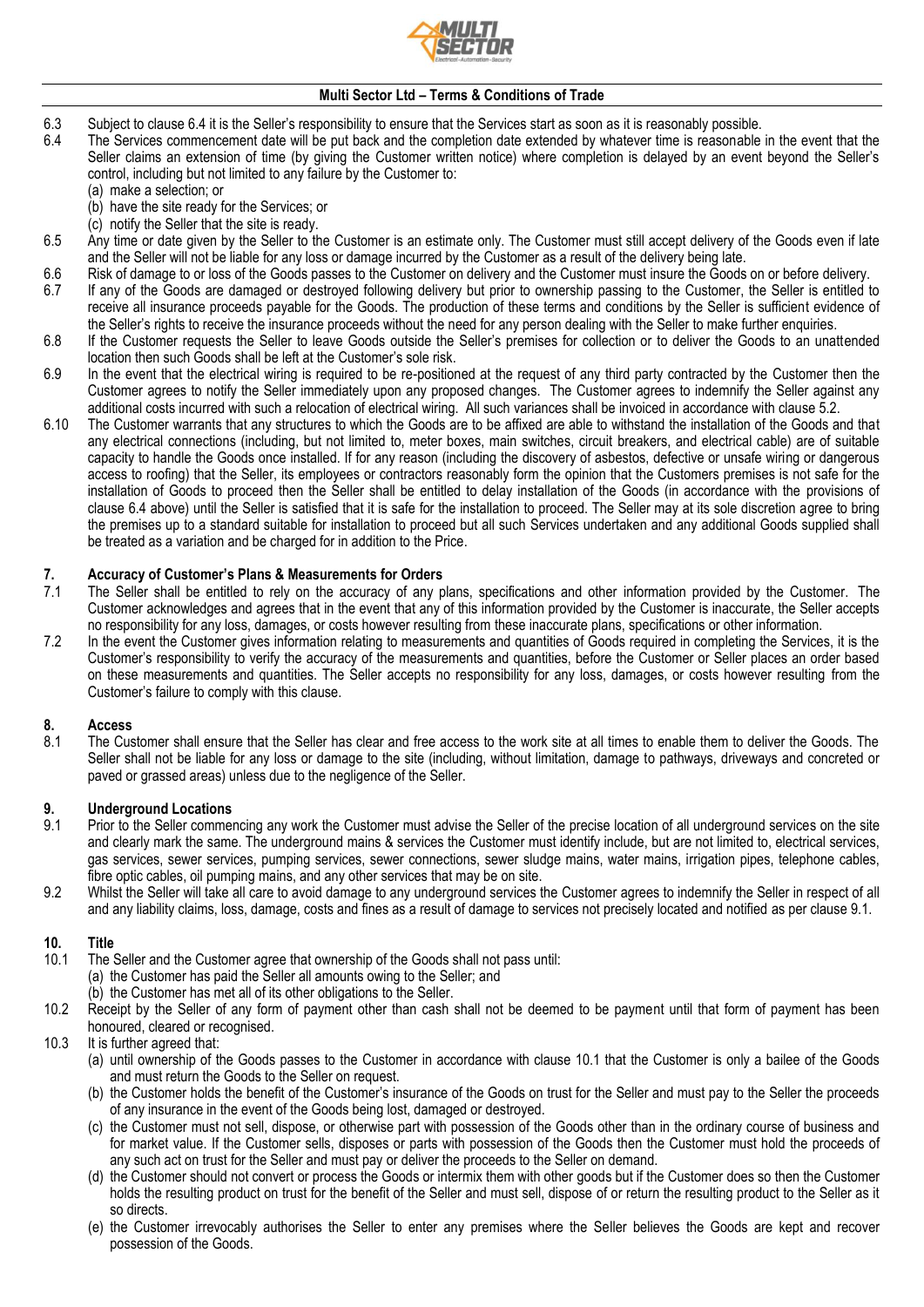

- (f) the Seller may recover possession of any Goods in transit whether or not delivery has occurred.
- (g) the Customer shall not charge or grant an encumbrance over the Goods nor grant nor otherwise give away any interest in the Goods while they remain the property of the Seller.
- (h) the Seller may commence proceedings to recover the Price of the Goods sold notwithstanding that ownership of the Goods has not passed to the Customer.

# **11. Personal Property Securities Act 1999 ("PPSA")**

- Upon assenting to these terms and conditions in writing the Customer acknowledges and agrees that:
	- (a) these terms and conditions constitute a security agreement for the purposes of the PPSA; and
		- (b) a security interest is taken in all Goods previously supplied by the Seller to the Customer (if any) and all Goods that will be supplied in the future by the Seller to the Customer.
- 11.2 The Customer undertakes to:
	- (a) sign any further documents and/or provide any further information (such information to be complete, accurate and up-to-date in all respects) which the Seller may reasonably require to register a financing statement or financing change statement on the Personal Property Securities Register;
	- (b) indemnify, and upon demand reimburse, the Seller for all expenses incurred in registering a financing statement or financing change statement on the Personal Property Securities Register or releasing any Goods charged thereby;
	- (c) not register a financing change statement or a change demand without the prior written consent of the Seller; and
	- (d) immediately advise the Seller of any material change in its business practices of selling the Goods which would result in a change in the nature of proceeds derived from such sales.
- 11.3 The Seller and the Customer agree that nothing in sections 114(1)(a), 133 and 134 of the PPSA shall apply to these terms and conditions.<br>11.4 The Customer waives its rights as a debtor under sections 116, 120(2), 121,
	- 11.4 The Customer waives its rights as a debtor under sections 116, 120(2), 121, 125, 126, 127, 129, 131 and 132 of the PPSA.
- 11.5 Unless otherwise agreed to in writing by the Seller, the Customer waives its right to receive a verification statement in accordance with section 148 of the PPSA.
- 11.6 The Customer shall unconditionally ratify any actions taken by the Seller under clauses 11.1 to 11.5.

## **12. Security and Charge**

- In consideration of the Seller agreeing to supply the Goods, the Customer charges all of its rights, title and interest (whether joint or several) in any land, realty or other assets capable of being charged, owned by the Customer either now or in the future, to secure the performance by the Customer of its obligations under these terms and conditions (including, but not limited to, the payment of any money).
- 12.2 The Customer indemnifies the Seller from and against all the Seller's costs and disbursements including legal costs on a solicitor and own Customer basis incurred in exercising the Seller's rights under this clause.
- 12.3 The Customer irrevocably appoints the Seller and each director of the Seller as the Customer's true and lawful attorney/s to perform all necessary acts to give effect to the provisions of this clause 12 including, but not limited to, signing any document on the Customer's behalf.

### **13. Customer's Disclaimer**

The Customer hereby disclaims any right to rescind, or cancel any contract with the Seller or to sue for damages or to claim restitution arising out of any inadvertent misrepresentation made to the Customer by the Seller and the Customer acknowledges that the Goods are bought relying solely upon the Customer's skill and judgment.

# **14. Defects**

- 14.1 The Customer shall inspect the Goods on delivery and shall within thirty (30) days of delivery (time being of the essence) notify the Seller of any alleged defect, shortage in quantity, damage or failure to comply with the description or quote. The Customer shall afford the Seller an opportunity to inspect the Goods within a reasonable time following delivery if the Customer believes the Goods are defective in any way. If the Customer shall fail to comply with these provisions the Goods shall be presumed to be free from any defect or damage. For defective Goods, which the Seller has agreed in writing that the Customer is entitled to reject, the Seller's liability is limited to either (at the Seller's discretion) replacing the Goods or repairing the Goods.
- 14.2 Goods will not be accepted for return other than in accordance with 14.1 above.

## **15. Consumer Guarantees Act 1993**

15.1 If the Customer is acquiring Goods for the purposes of a trade or business, the Customer acknowledges that the provisions of the Consumer Guarantees Act 1993 do not apply to the supply of Goods by the Seller to the Customer.

#### **16. Intellectual Property**

- 16.1 Where the Seller has designed, drawn or developed Goods for the Customer, then the copyright in any designs and drawings and documents shall remain the property of the Seller.
- 16.2 The Customer warrants that all designs, specifications or instructions given to the Seller will not cause the Seller to infringe any patent, registered design or trademark in the execution of the Customer's order and the Customer agrees to indemnify the Seller against any action taken by a third party against the Seller in respect of any such infringement.
- 16.3 The Customer agrees that the Seller may (at no cost) use for the purposes of marketing or entry into any competition, any documents, designs, drawings or Goods which the Seller has created for the Customer.

## **17. Default and Consequences of Default**

Interest on overdue invoices shall accrue daily from the date when payment becomes due, until the date of payment, at a rate of two and a half percent (2.5%) per calendar month (and at the Seller's sole discretion such interest shall compound monthly at such a rate) after as well as before any judgment.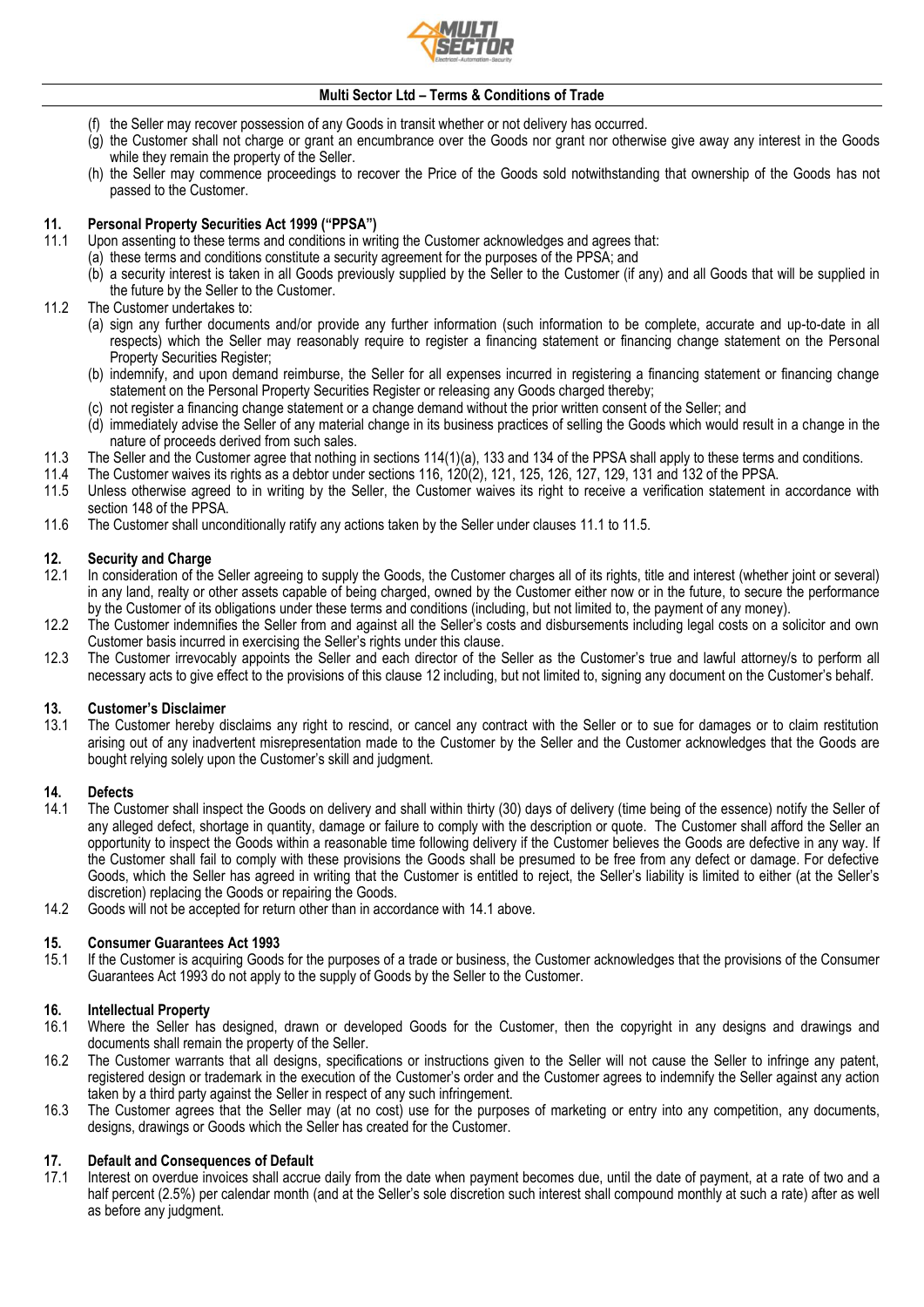

- 17.2 If the Customer owes the Seller any money the Customer shall indemnify the Seller from and against all costs and disbursements incurred by the Seller in recovering the debt (including but not limited to internal administration fees, legal costs on a solicitor and own Customer basis, the Seller's collection agency costs, and bank dishonour fees).
- 17.3 Without prejudice to any other remedies the Seller may have, if at any time the Customer is in breach of any obligation (including those relating to payment) under these terms and conditions the Seller may suspend or terminate the supply of Goods to the Customer. The Seller will not be liable to the Customer for any loss or damage the Customer suffers because the Seller has exercised its rights under this clause.
- 17.4 Without prejudice to the Seller's other remedies at law the Seller shall be entitled to cancel all or any part of any order of the Customer which remains unfulfilled and all amounts owing to the Seller shall, whether or not due for payment, become immediately payable if:
	- (a) any money payable to the Seller becomes overdue, or in the Seller's opinion the Customer will be unable to make a payment when it falls due;
	- (b) the Customer becomes insolvent, convenes a meeting with its creditors or proposes or enters into an arrangement with creditors, or makes an assignment for the benefit of its creditors; or
	- (c) a receiver, manager, liquidator (provisional or otherwise) or similar person is appointed in respect of the Customer or any asset of the Customer.

#### **18. Compliance with Laws**

- 18.1 The Customer and the Seller shall comply with the provisions of all statutes, regulations and bylaws of government, local and other public authorities that may be applicable to the Services.
- 18.2 The Customer shall obtain (at the expense of the Customer) all licenses, approvals, applications and permits that may be required for the Services, and that are not included in the project documents provided by the Seller
- 18.3 All work will be tested to ensure that it is electrically safe and is in accordance with the wiring rules and other standards applying to the electrical installation under the Electrical Safety Regulations. All of the cabling work will comply with all relevant Australian and New Zealand Wiring standards.
- 18.4 If during the course of installation when the Services are being conducted within and around switchboards that if the same is found defective or deemed to be unsafe by the Seller, then the Seller shall notify the Customer immediately. The power if isolated will not be re-energised until such time as the existing condition has been rectified and made safe in accordance to the Electrical Safety Regulations. The Customer accepts and agrees that any costs associated with the rectification Services including any Goods and labour shall be to the Customer's account.
- 18.5 Any live Services or Services undertaken near live conductors where it is safe to do so shall be dealt with in accordance with Australian and New Zealand Wiring standards being "Safe working on Low Voltage Electrical Installations, relevant Commonwealth and Statutory Acts and Work Place Regulations". The Seller's live Services procedures are designed to eliminate risk of injury to the Seller's employees, damage to the Customer's installations and unexpected power disconnections. It may in some cases require disconnection and isolation of the installation to undertake such Services for which additional charges may be applicable. This shall be invoiced in accordance with clause 5.2.
- 18.6 The Customer agrees that the site will comply with any occupational health and safety laws relating to building/construction sites and any other relevant safety standards or legislation.

## **19. Cancellation**

- 19.1 The Seller may cancel any contract to which these terms and conditions apply or cancel delivery of Goods at any time before the Goods are delivered by giving written notice to the Customer. On giving such notice the Seller shall repay to the Customer any money paid by the Customer for the Goods. The Seller shall not be liable for any loss or damage whatsoever arising from such cancellation.
- 19.2 In the event that the Customer cancels delivery of Goods the Customer shall be liable for any and all loss incurred (whether direct or indirect) by the Seller as a direct result of the cancellation (including, but not limited to, any loss of profits).
- 19.3 Cancellation of orders for Goods made to the Customer's specifications, or for non-stocklist items, will definitely not be accepted once production has commenced, or an order has been placed.

# **20. Construction Contracts Act 2002**

- The Customer hereby expressly acknowledges that:
	- (a) the Seller has the right to suspend work within five (5) working days of written notice of its intent to do so if a payment claim is served on the Customer, and:
		- (i) the payment is not paid in full by the due date for payment and no payment schedule has been given by the Customer; or
		- (ii) a scheduled amount stated in a payment schedule issued by the Customer in relation to the payment claim is not paid in full by the due date for its payment; or
		- (iii) the Customer has not complied with an adjudicator's notice that the Customer must pay an amount to the Seller by a particular date; and
		- (iv) the Seller has given written notice to the Customer of its intention to suspend the carrying out of construction work under the construction contract.
	- (b) if the Seller suspends work, it:
		- (i) is not in breach of contract; and
		- (ii) is not liable for any loss or damage whatsoever suffered, or alleged to be suffered, by the Customer or by any person claiming through the Customer; and
		- (iii) is entitled to an extension of time to complete the contract; and
		- (iv) keeps its rights under the contract including the right to terminate the contract; and may at any time lift the suspension, even if the amount has not been paid or an adjudicator's determination has not been complied with.
	- (c) if the Seller exercises the right to suspend work, the exercise of that right does not:
		- (i) affect any rights that would otherwise have been available to the Seller under the Contractual Remedies Act 1979; or
		- (ii) enable the Customer to exercise any rights that may otherwise have been available to the Customer under that Act as a direct consequence of the Seller suspending work under this provision.